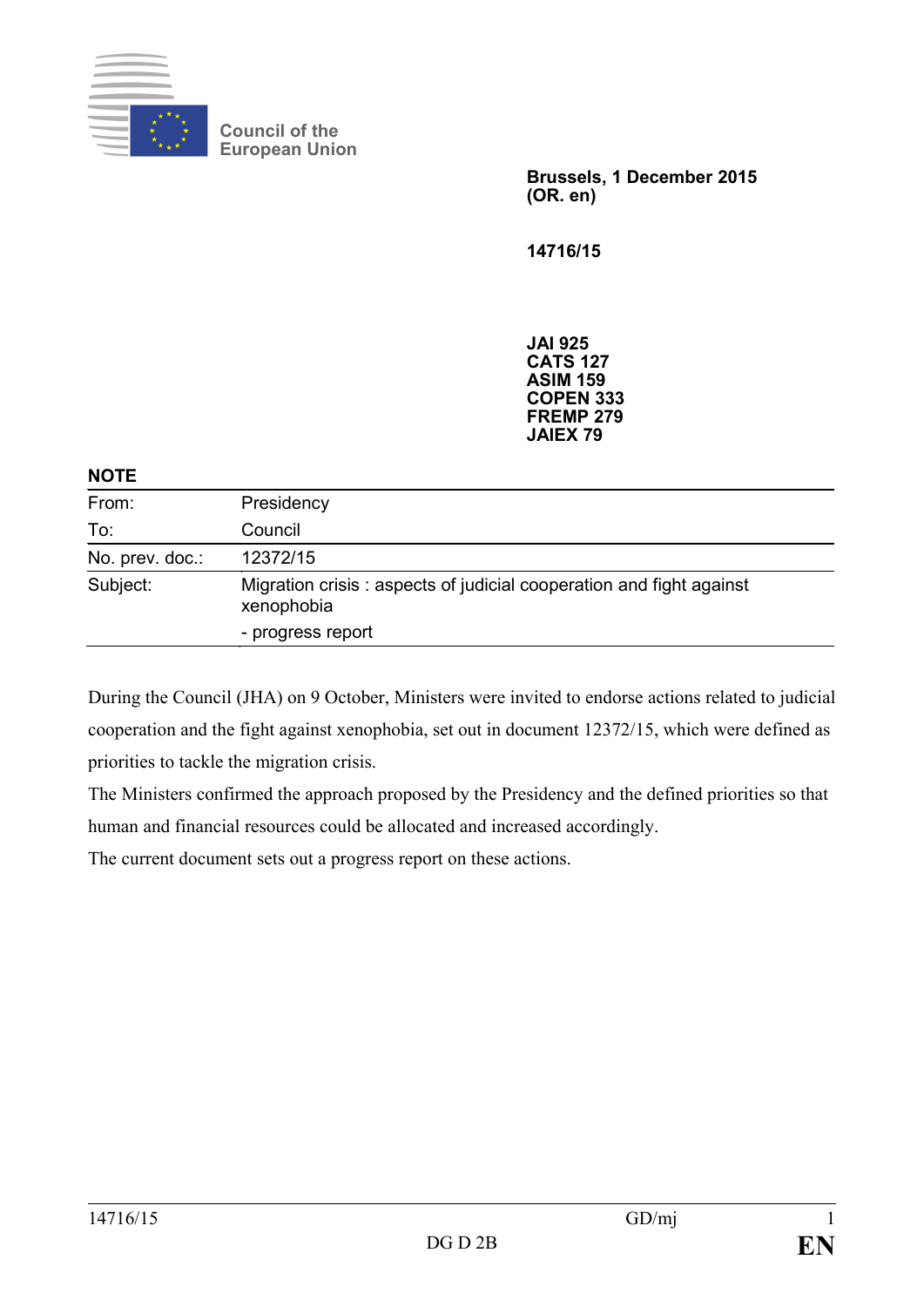#### **1. Support to coordination and cooperation measures**

## **1.1 Making best use of Eurojust's capacities: facilitating investigations, hotspots and cooperation with third countries**

Eurojust set up its thematic group on 29 September 2015 which will work in close cooperation with specialised prosecutors in the Member States to address the legal, judicial, operational and practical challenges faced in the investigation and prosecution of illegal immigrant smuggling and to enhance judicial cooperation, including with third States.

The thematic group is currently working on four strands:

- collecting and analysing selected national case-law on illegal immigrant smuggling to identify legal difficulties as well as gathering and sharing best practices;
- preparing a chart on the applicable legal framework at EU and international level on migrant smuggling;
- mapping the definition of illegal immigrant smuggling, and or closely related crime-types;
- organising the first Eurojust tactical meeting on illegal immigrant smuggling on 4- 5 February 2016 (date to be confirmed).

The main goal of this first meeting is to promote an exchange of views amongst national prosecutors and Eurojust on obstacles, best practices and solutions that can help overcome some of the challenges faced at national level in the prosecution of this serious crime-type, as well as specific judicial cooperation issues in relation thereto.

In 2015, Eurojust's casework in the field illegal immigrant smuggling increased considerably to 51 cases so far in comparison to a total of 32 cases in 2014. So far 2 new joint investigation teams have been set up, 6 joint investigation teams are active in illegal immigrant smuggling cases from previous years. The number of coordination meetings has considerably increased by 6 so far (total 16) in comparison to a total of 10 coordination meetings in this crime area in 2014.

A Letter of Understanding was signed on 1 October 2015 between Eurojust and EUNAVFOR MED and Eurojust has been informed on the guidelines between the Italian competent national authorities in the Hotspot and EUNAFVOR MED on how to best cooperate in practice to capture and dismantle illegal immigrant smugglers and networks.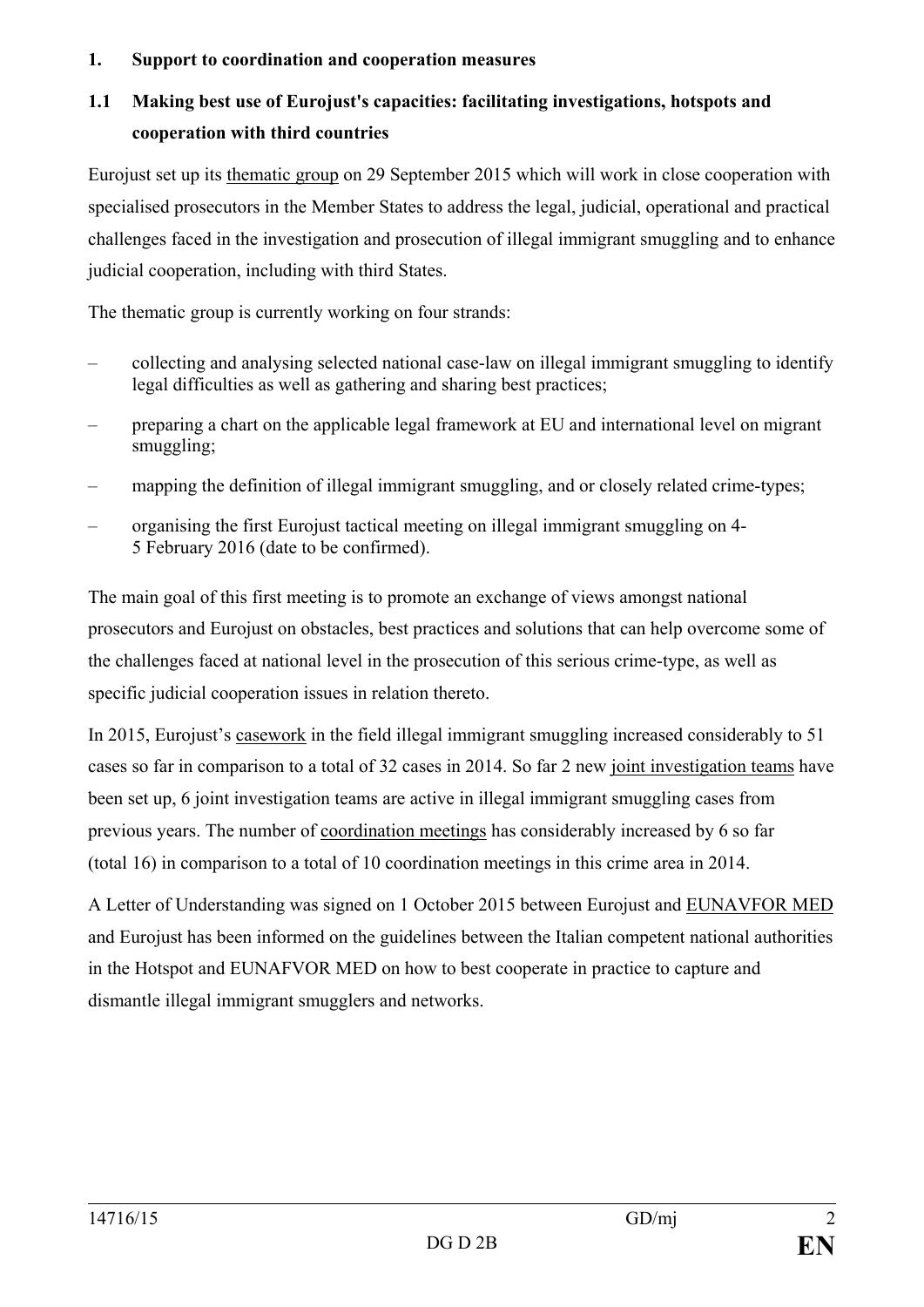Regarding the hotspot in Italy, Eurojust supports the Operational Frontex Regional Team (OFRT) in Catania in facilitating mutual legal assistance requests and in coordinating between Member States' national authorities, also in cases involving third countries. Information related to illegal immigrant smuggling is collected by the Direzione Nazionale Antimafia e Antiterrorismo (DNAA). The DNAA Coordinator is also appointed as Eurojust's Contact Point on illegal immigrant smuggling, and is regularly present in the hotspot and channels relevant information to the Italian Desk at Eurojust for judicial follow up and coordination at EU level. On 1-2 October 2015 the President of Eurojust travelled to Rome and Catania accompanied by the Eurojust Italian representative to meet with the Italian Minister of Justice, the National Anti-Mafia and Counterterrorism Prosecutor, the Prosecutor General of the Supreme Court, the Deputy Prosecutor DNAA and the Eurojust contact point for the Hotspot in Catania, representatives of EUNAVFOR MED, representatives of the Prosecution Office of Catania, representatives of the OFRT and visited a reception centre in Syracuse.

Regarding the hotspot in Greece, two Greek prosecutors from the Court of Appeals of Piraeus have been appointed as the Eurojust's Contact Points in the hotspot and they are in close cooperation with the Greek Desk at Eurojust. By having judicial contact points present in Piraeus, Eurojust is kept informed in real time of any information which might require the use of Eurojust's operational tools, i.e. coordination meetings or centres or the setting up of a joint investigation team. The President of Eurojust and the Greek National Member are planning a mission to the Hotspot on 14- 16 December 2015.

The College of Eurojust is discussing the posting of liaison magistrates to third states, in particular the role of such liaison magistrate and the criteria for selecting countries, and other ways to step up cooperation with third states.

In relation to the MENA (Middle East and Northern Africa) region, Eurojust contact points have recently been nominated in Algeria, Jordan, Lebanon, Palestinian Authority, Saudi Arabia and Iraq, in addition to those already appointed in Egypt, Israel and Tunisia.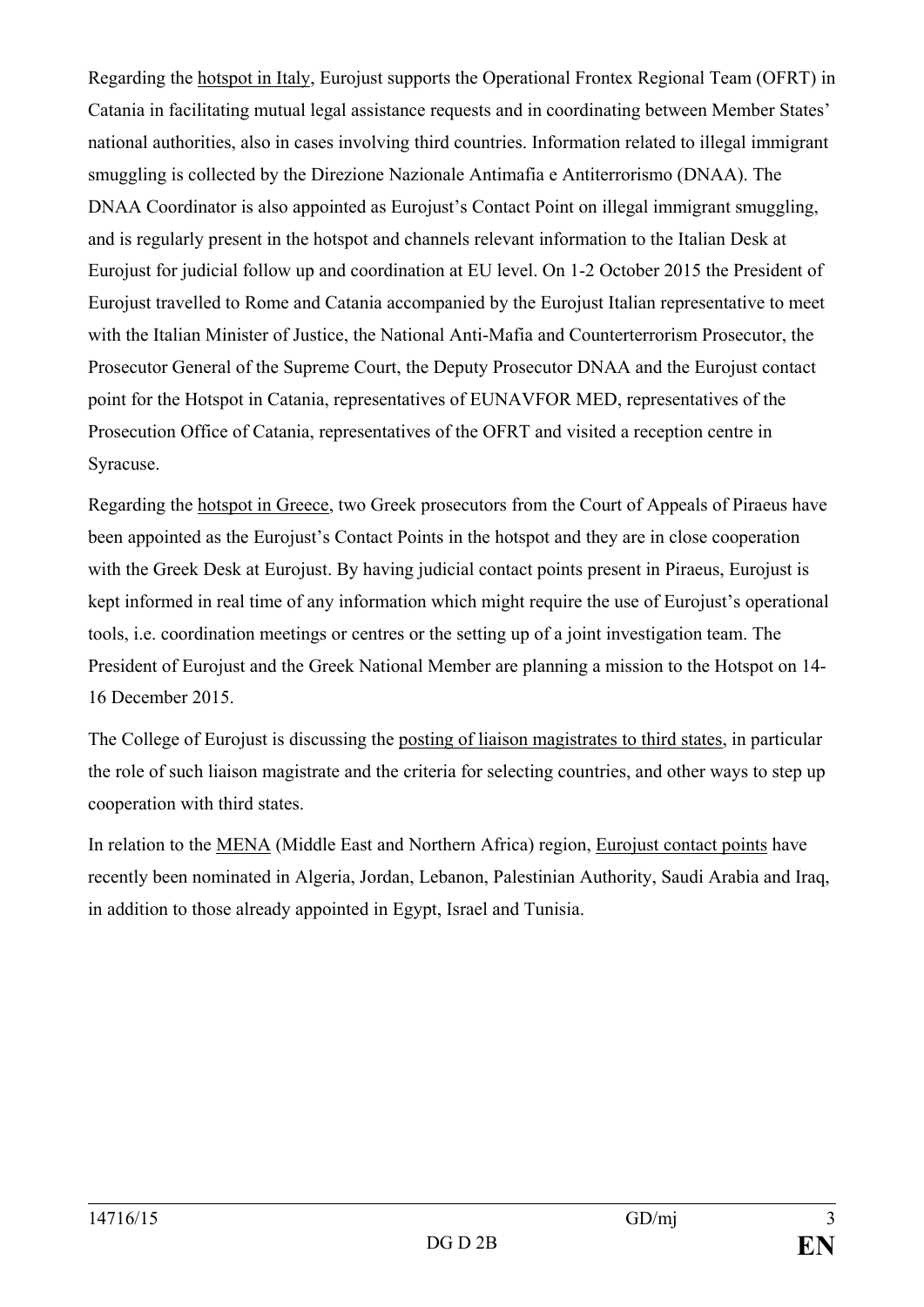#### **1.2 Meeting of the Member States' liaison magistrates in a number of relevant countries**

A list of liaison magistrates from Member States was drawn up and sent to the Member States (doc. 14159/15) for verification. It will be updated every 6 months. Given the low number of liaison magistrates in Turkey, it was decided not to organise a meeting of these magistrates in Turkey but alternatives are being examined, for example gathering national central authorities dealing with MLA and focus on the cooperation with MENA countries in matters of migrant smuggling.

## **1.3. Training on tackling migrant smuggling for prosecutors and judges from Member States, but also with those of Western Balkans and MENA countries**

EJTN's Programme of Activities in recent years has widened its training offer to include the fields of asylum law and trafficking of human beings and in 2016 the following 9 training activities addressing up to 400 judges and prosecutors from all EU Member States will be organised:

- *1. EJTN Judicial Training on EU Asylum Law, 17-18 November 2016, Helsinki (FI)*
- *2. International judicial cooperation in criminal matters in practice: EAW and MLA simulations – application in the field of THB and Smuggling of Human being, 9- 11 March 2016, National School of Judges, Thessaloniki (GR)*
- *3. Religious Pluralisation – A challenge in Criminal matters; 11-15 April 2016, German Judicial academy - Wustrau, (DE)*
- *4. Countering migrant smuggling: towards a more comprehensive approach; 19-20 May 2016 ERA Trier (ERA)*
- *5. Human trafficking and crimes related to refugees; 21 April 2016, Judicial academy Prague (CZ)*
- *6. International Trafficking in Human beings, 3-6 July 2016, German Judicial academy Trier, (DE)*
- *7. Trafficking in Human beings (TBC), 24-25 October 2016, SSR Utrecht (NL)*
- *8. Language Training on the vocabulary Human rights EU law (module on current challenges of immigration and asylum –*  $I^{st}$  *edition), 14-18 March 2016, Lisbon (PT)*
- *9. Language Training on the vocabulary Human rights EU law (module on current challenges of immigration and asylum –*  $2^{nd}$  *edition), 16-20 May 2016, (BG)*

Furthermore, EJTN cooperates with the Council of Europe on training modules related to hate crimes, as well as with the Max Plank Institute on matters relating to cultural diversity.

On 24 November 2015, EJTN created an ad-hoc group to identify the further training needs in the area of judicial response to migration challenges.

EJTN's 2016 Programme of Activities has been adopted upon the needs identified and expressed by its Members. This implies that all the funds are already allocated and that any additional activity to be foreseen for 2016 should be financed through external means.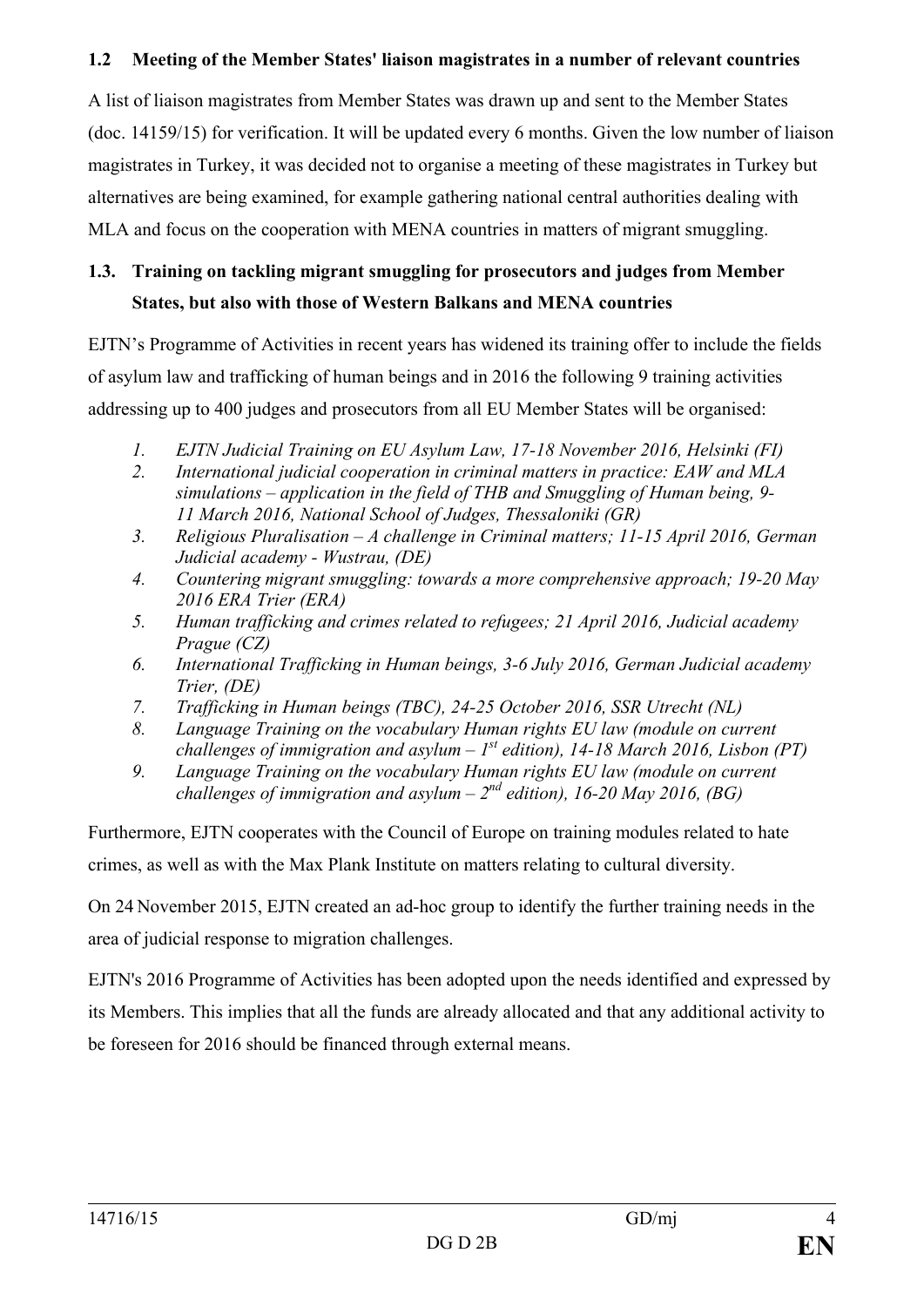#### **1.4 Prioritising the issue of migrant smuggling at the Consultative Forum of December 2015**

The Consultative Forum to be held on 11 December 2015 will address the issue of migrant smuggling on two points: it will be informed of the latest initiatives at EU level intended to address the current migration crisis as well as of the actions taken by Eurojust in this realm and the Forum members will be invited to report mainly on challenges faced in this field at national level and the state of play in relation to the subject with a view to presenting conclusions on the topic.

### **2. Fight against hate speech, hate crime and xenophobia**

### **2.1. Improving the investigation and prosecution of hate crime**

The implementation of Framework Decision 2008/913/JHA on combating racism and xenophobia by means of criminal law by the Member States is ongoing and closely monitored by the Commission.

In the conclusions of the Annual Colloquium on Fundamental Rights - "Tolerance and Respect: Preventing and Combating anti-Semitic and anti-Muslim Hatred in Europe" (1-2. October 2015), the Commission announced several actions, including making available to Member States targeted funding for projects aimed at better implementing legislation on racism and xenophobia, in particular through training of judges, prosecutors and police, as well as a compilation of best practice guidance for Member States contributing to the effective implementation of EU legislation on combating hate crime at national level. The latter will build on the work done by the Commission since 2010 within the Expert Group on the implementation of Framework Decision 2008/913/JHA on combating racism and xenophobia by means of criminal law, with a focus on best practices in investigation, prosecution and related issues, including combating online hate speech. The compilation of best practice guidance will be finalised within the new High Level Group on Racism, Xenophobia and other forms of Intolerance, which the Commission is setting up as a follow-up to the Colloquium.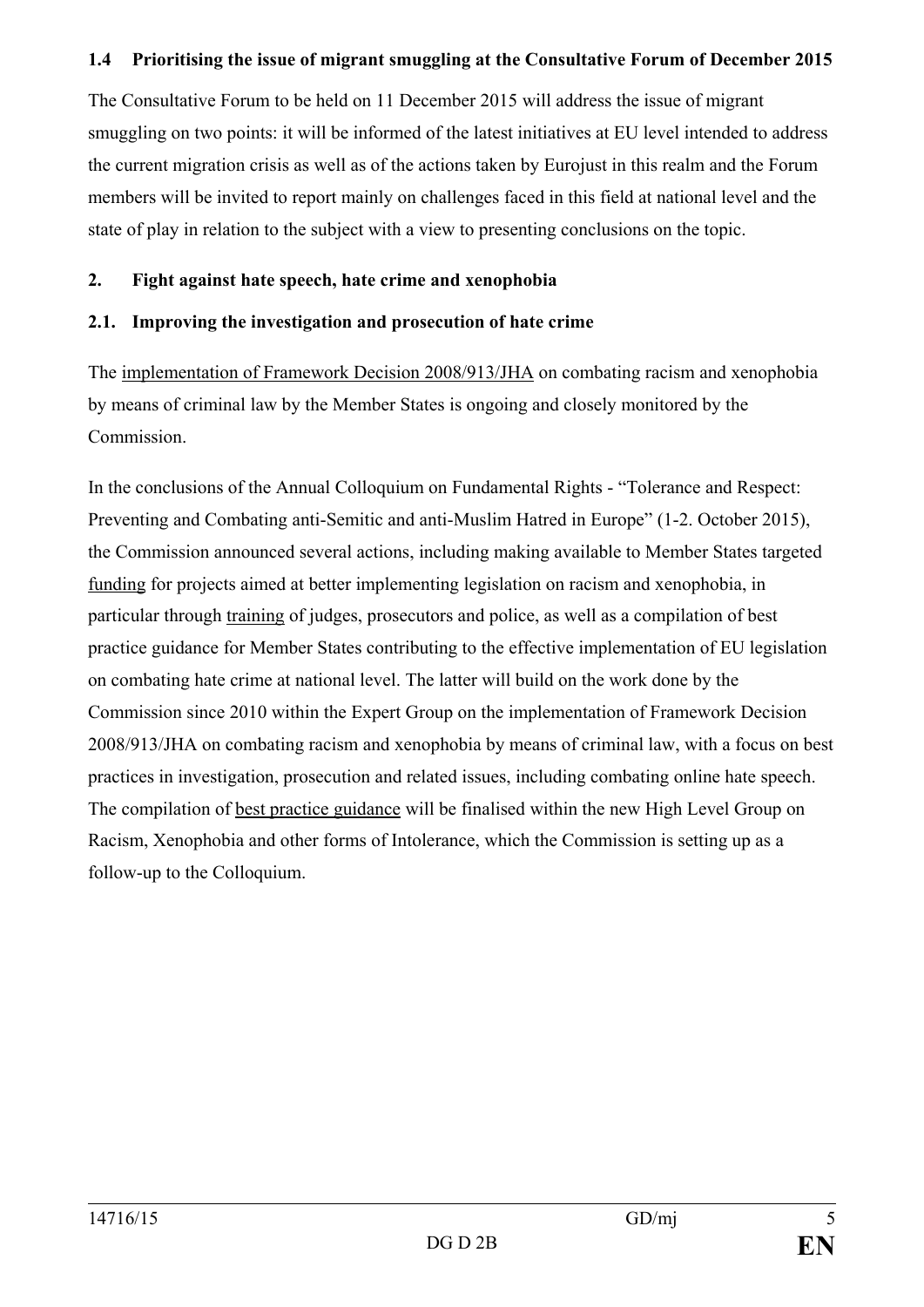The last meeting of the above-mentioned Commission Expert Group was held on 16 November 2015.

Furthermore, as an immediate follow-up of the Colloquium, on 27 November the Commission published a call for proposals under the Rights, Equality and Citizenship Programme. It will award  $\epsilon$ 5.4 million to projects on: training and capacity building to strengthen criminal responses to hate crime and hate speech; exchanging best practices to prevent and combat all forms of intolerance; empowering and supporting victims of hate crime and hate speech<sup>[1](#page-5-0)</sup>.

## **2.2. Improving the reporting and recording of hate crime and developing a methodology and indicators for recording and data collections in these matters**

The third meeting of the Working Party on Improving Reporting and Recording of hate crime in the EU, organized by the FRA was held on 23-24 November 2015, focusing on the compendium of "Member States' promising practices in the area of recording and reporting of hate crime." Such compendium is intended to be finalised at the next Working Party meeting taking place on 28-29 April 2016 in Amsterdam, where a methodology for data collection and recording will also be discussed.

# **2.3. Developing the dialogue with Internet providers, social media and platform to ensure that the Internet does not become a public support for xenophobia statements and hate speech**

During October and November the Commission initiated discussions with the main Internet Companies about problems definition, data and work strands to achieve progress on countering hate speech online.

The 9th meeting of the Commission's Expert Group on Framework Decision 2008/913/JHA on combating racism and xenophobia by means of criminal law on 16 November 2015 focused on online hate speech legislation and on the key role played by civil society.

<span id="page-5-0"></span><sup>&</sup>lt;sup>1</sup> http://ec.europa.eu/justice/grants1/calls/2015 action grants/just 2015 rrac ag\_en.htm. As a result of last year's call for proposals, financial support has been awarded to a number of projects including "Research, Report, Remove" and "eMORE", which both focus on monitoring, mapping and the removal of online hate speech.